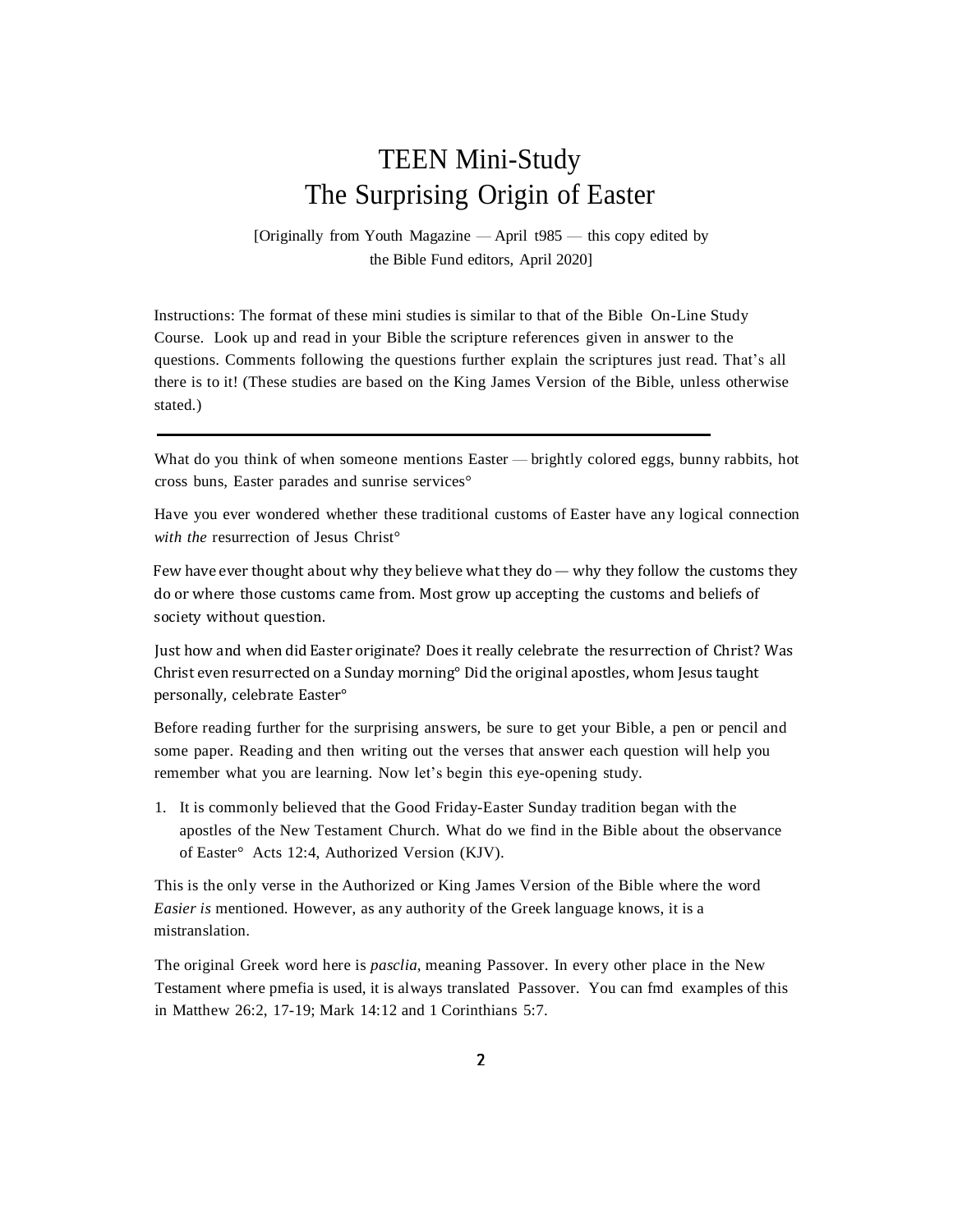Virtually all other translations of the Bible correctly tender *pasclia as* Passover in Acts t2:4.

The Revised Authorized Version (which is also called the New Kitig James Version), for example, has " ..intending to bring him before the people after Passover."

Besides this mistranslation, you will fmd absolutely no biblical record of Christ's apostles and later true Christians ever observing Easter.

According *to zn* article in the *Encyclopaedia Britannica,* "There is no indication of the observance of the Easter Festival in the New Testament, or in the writings of the apostolic Fathers ... The first Christians continued to observe the Jewish '[that is, *God's —* Leviticus 23:1-2] festivals, though in a new spirit, as commemorations of events which those festivals had foreshadowed" (Easter," 11" edition).

2. Did Christ instruct His apostles to observe His resurrection or, rather, to commemorate the date of His death? Luke 22:8, 13-20; 1 Corinthians 11:23-26.

The evening before His crucifixion, Jesus established the New Testament Passover for Christians.

He introduced the new symbols of unleavened bread and wine in place of the slaying of the lamb. Then He commanded His true followers down through the ages, "This do ... in remembrance of Me" (1 Corinthians 11:25).

Another reason why Easter Sunday was not celebrated by the early Christian Church concerns inconsistencies in the tradition that Christ was resurrected on a Sunday morning.

3. What did Jesus say about the length of time He would be in the grave? Matthew 12:39-40; Mark 8:3I. Did He fulfill that sign "as He said"? Matthew 28:6.

The only sign Christ gave to prove He was the Messiah was the length of time He would be dead and buried— a period of three days and three nights, or 72 hours.

*But zccoi*di*xig* to the Easter tradition, Christ was crucified on Friday afternoon and resurrected Sunday morning  $-$  a period of only a day and a half, or 36 hours!

Since Christ did fulfill His sign (Matthew 28:6), the Good Friday-Easter Sunday tradition is just  $that - z$  tradition and not a fact!

But what about the various customs and traditions associated with Easter° Most assume that the customs of this most-important religious holiday of the Western world came from Christian

Shocking as it may sound, Easter and its customs date long before the birth of Jesus. Easter was observed nearly 2, 000 years before the beginning of the Christian era!